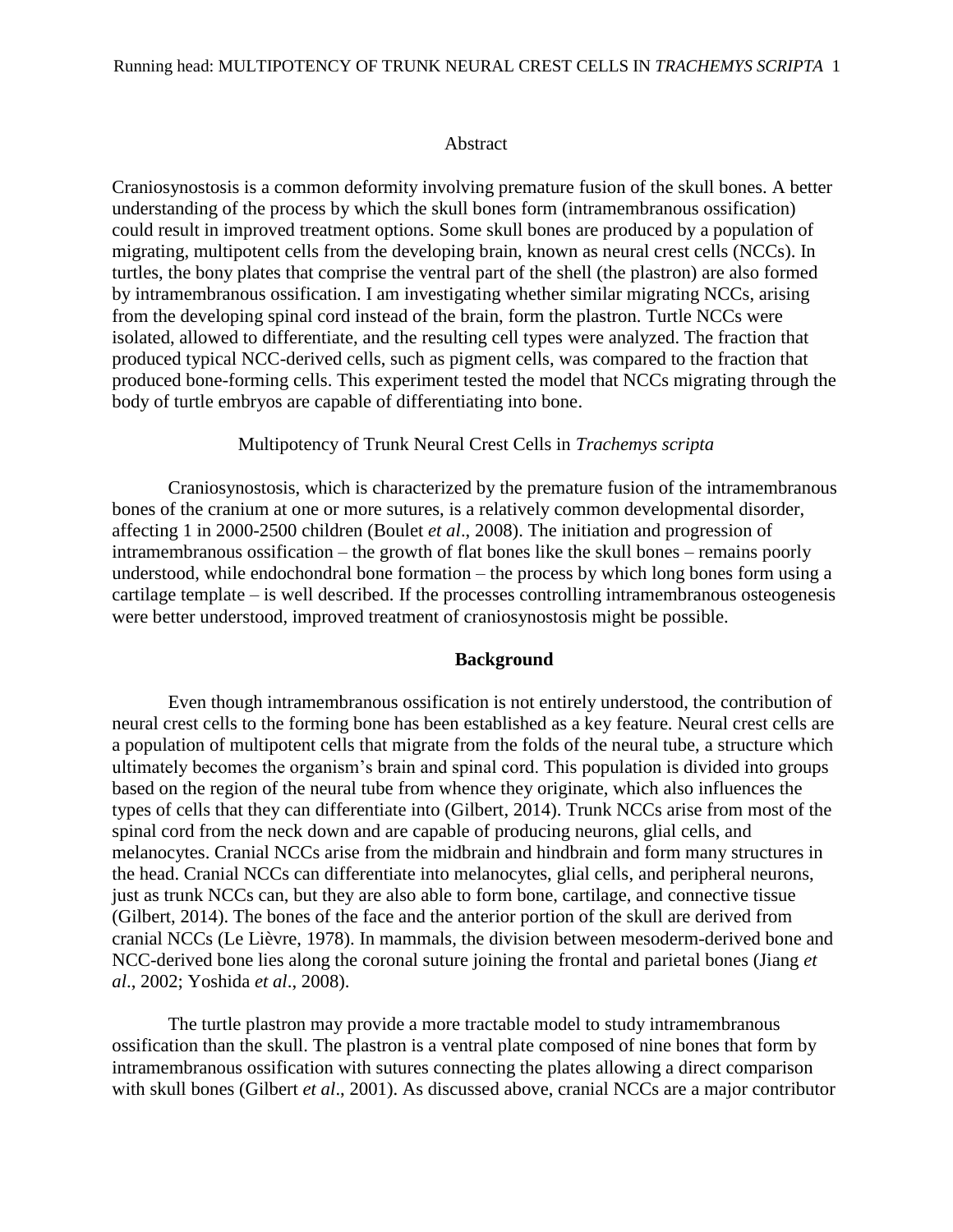to the skull bones, and Cebra-Thomas *et al*. (2007) indicated that *trunk* NCCs play a role in the formation of the plastron. After the initial wave of NCCs (equivalent to those found in other vertebrates) has concluded its migration, a second set of NCCs migrate away from the neural tube. These trunk NCCs express *PDGFRα* (also expressed in bone-forming cranial NCCs, but not typical trunk NCCs), and other typical NCC markers (Cebra-Thomas *et al*., 2013). This array of expression in these late-migrating trunk NCCs suggests that they may be capable of osteogenesis. Thus, it has been proposed that the plastron bones are derived from this turtlespecific second wave of trunk NCCs (Cebra-Thomas *et al*., 2013; Rice *et al*., 2016).

## **Methods**

To support this proposal, I attempted to analyze the relative abundance of the different cell types that arose from the second waves of turtle trunk NCC migration. To accomplish this, I chose antibodies that bind to specific cellular proteins. After allowing these primary antibodies to attach to the proteins, I labeled the primary antibodies with another set of antibodies (secondary antibodies). The secondary antibodies contain a fluorescent tag that enabled me to see where they are (and, by extension, where the specific proteins are) with a fluorescent microscope. I used primary antibodies against proteins expressed by neurons and osteoblasts (in addition to a stain to locate nuclei).

In July 2016, trunk NCCs from the second migration were isolated and allowed to differentiate for about two weeks. After they were fixed in preparation for staining, an antibody against neurons (anti-neurofilament) and another against bone (anti-osteopontin) were used simultaneously and then marked with different secondary antibodies. Each secondary antibody was conjugated to a different color fluorochrome, allowing the both staining patterns to be examined individually. Hoescht nuclear stain was applied at this point to make the nuclei fluoresce blue. The stained cells were mounted on slides and photographed using a fluorescent compound microscope to examine each fluorochrome.

# **Results**

As described above, staining simultaneously with two or more antibodies maximizes the information that can be collected from each group of cells. This procedure yielded the first results, which came from a small-scale, preliminary experiment comparing different antibodies that stain bone-forming cells (osteoblasts). These results were promising, showing positive staining for bone proteins but no staining for neuron proteins (Fig. 1). This suggested that differentiated late-migrating NCCs contain osteoblasts, which could contribute to the plastron. If these results are confirmed, they indicate a shift in the differentiation potential of the latemigrating NCCs toward cell types normally derived from cranial NCCs.

To confirm the absence of neurons, I set up a positive control using chicken dorsal root ganglia (tissue composed of neurons). Dorsal root ganglia were isolated and dissociated to make a suspension of single cells. The cells in the suspension were cultured for several days, fixed, and stained with the same anti-neurofilament antibody used above. Unfortunately, these results were very poor and did not allow me to definitively rule out the presence of neurons in the preliminary experiment performed on turtle NCCs.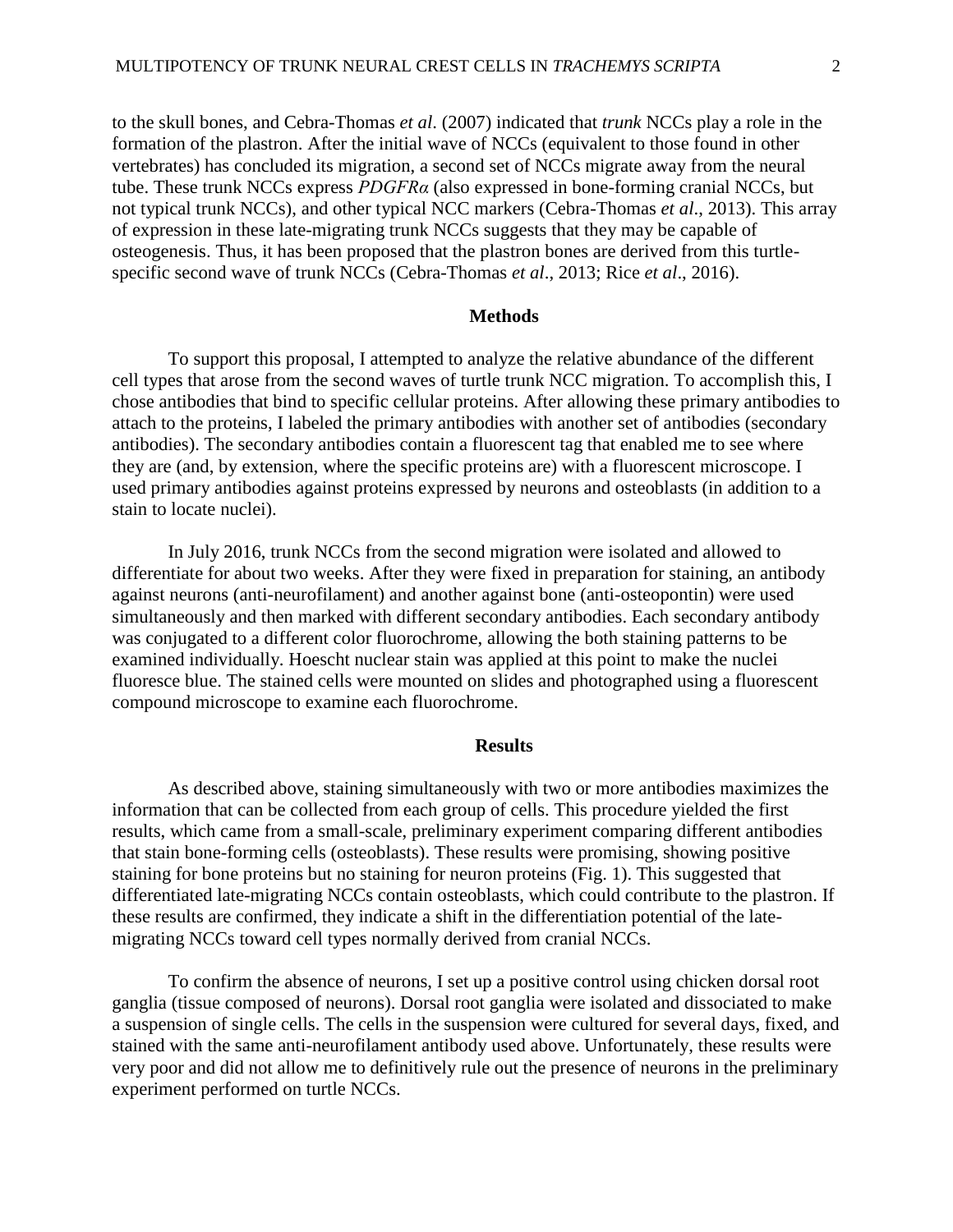Despite the difficulty identifying neurons, melanocytes were readily identified because they require no staining to be seen (Fig. 1). These typical derivatives of NCCs appeared in 30% of cell groups from younger turtle embryos and in just 9% of groups from older embryos (data from 2015 and 2016). This data could indicate that NCCs from older embryos are less likely to follow the melanocyte developmental pathway.

Another major highlight was the largely successful full-scale trial. Twenty-four groups of turtle cells were stained with anti-osteopontin and anti-neurofilament (paired with a different secondary antibody in hopes of getting better results). Twenty-one of the twenty-three groups analyzed (one was damaged) contained cells that stained positively for osteopontin, indicating the presence of bone-forming cells. In addition, some cells showed tendencies to associate into structures, a characteristic of maturing osteoblasts (Declercq *et al*., 2004) (Fig. 2).



**Figure 1.** Photomicrographs of the melanocytes and osteoblasts cultured from late-migrating trunk NCCs. Pro-collagen I, osteonectin, and osteopontin are proteins expressed by osteoblasts, and they are visualized with fluorescent antibody staining.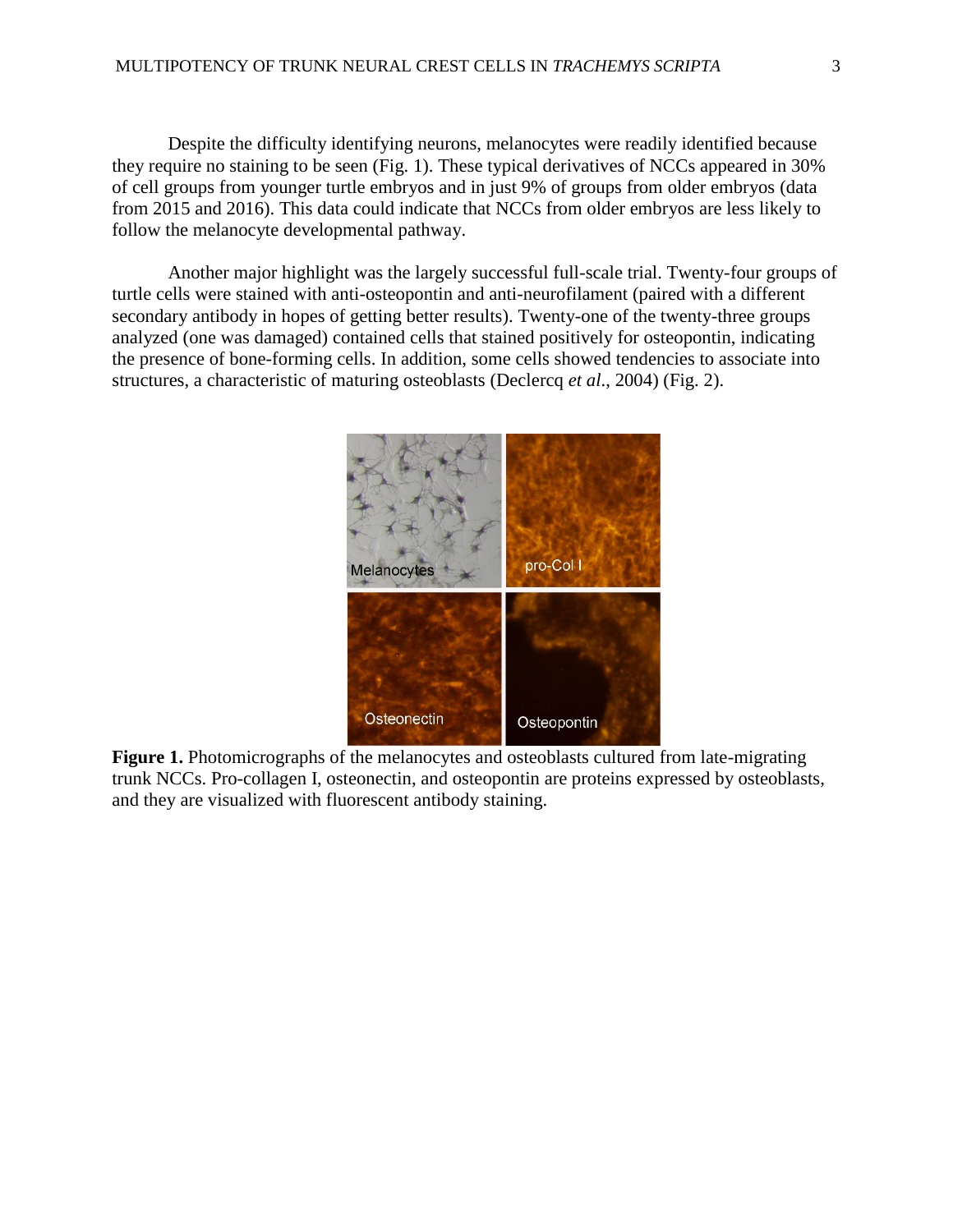

**Figure 2.** Photomicrographs of osteopontin-positive cells consistent with osteoblasts. A green secondary antibody was used with the anti-osteopontin primary antibody. All images magnified 100X. **A** shows a confluence of cells. Note the dark nuclei in the green cytoplasm. **B** includes several clusters of stained cells. **C** and **D** show the cells' ability to associate into structures.

## **Future prospects**

This project will be continued during June and July of 2017 and also during the fall semester of 2017. These final two phases are 1) GFP-labeling and tracking of late-migrating NCCs and 2) examining the timing of gene expression in late-migrating NCCs. Briefly, GFPlabeling involves slipping DNA into cells and inducing them to express a gene that makes them glow neon green under UV light. Their unique coloration facilitates tracking their movements, and I will observe the migration of trunk NCCs from the spinal cord to their destination, proposed to be in the plastron. I plan to follow osteoblast differentiation by examining the expression of proteins expressed in osteoblast precursors, and during the early, middle and late phases of osteoblast differentiation.

### **Conclusion**

In short, I was able to verify the presence of melanocytes (typical trunk NCC derivative) and cells consistent with osteoblasts (atypical derivative), but I was unable to confirm or rule out the presence of neurons (typical derivatives) due to antibody staining difficulties. Data from my project and its extensions should elucidate intramembranous ossification and thereby contribute to possible treatments for developmental maladies like craniosynostosis.